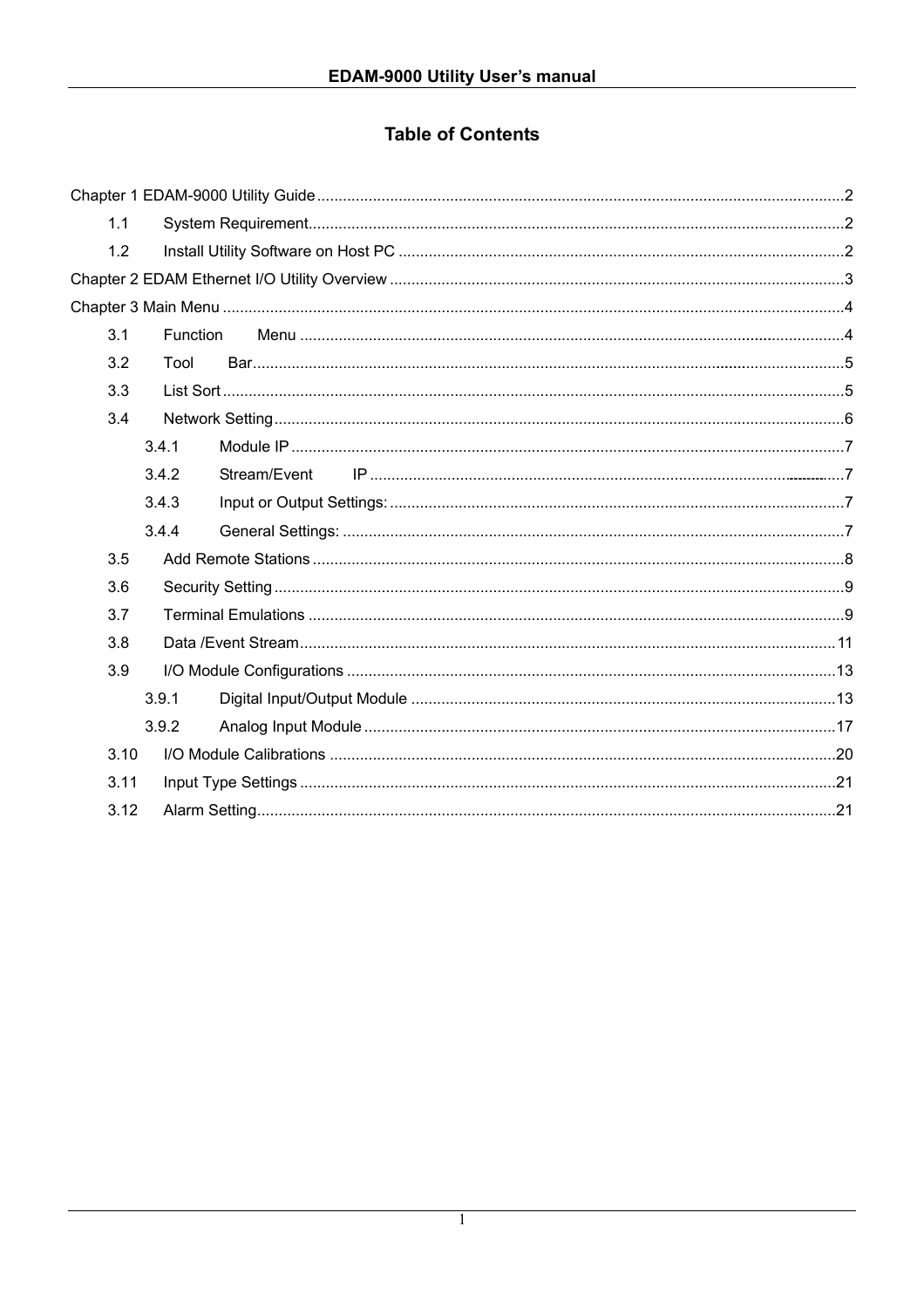# **Chapter 1 EDAM-9000 Utility Guide**

In order to properly configure EDAM series. You will need following items to complete your system hardware configuration.

## **1.1 System Requirement**

#### **Host computer**

- IBM PC compatible computer with 486 CPU (Pentium is recommended)
- Microsoft 95/98/2000/NT 4.0 (SP3 or SP4) or higher versions
- At least 32 MB RAM
- 20 MB of hard disk space available
- VGA color monitor
- 2x or higher speed CD-ROM
- Mouse or other pointing devices
- 10 or 100 Mbps Ethernet Card
- 10 or 100 Mbps Ethernet Hub (at least 2 ports)
- Two Ethernet Cable with RJ-45 connector
- Power supply for EDAM-9000 (+10 to +30 V unregulated)
- Make sure to prepare all of the items above, then connect the power and network wiring as Figure 1-1 Power wiring.



Figure 1-1 Power wiring

# **1.2 Install Utility Software on Host PC**

**Inlog** provide free download Manual and Utility software for EDAM-9000 modules' operation and configuration. Link to the web site: www.inlog.com.tw and click into the "Download Area" to get the latest version EDAM-9000 manual and Ethernet I/O Utility. Once you download and setup the Utility software, there will be a shortcut of the Utility executive program on Windows' desktop after completing the installation.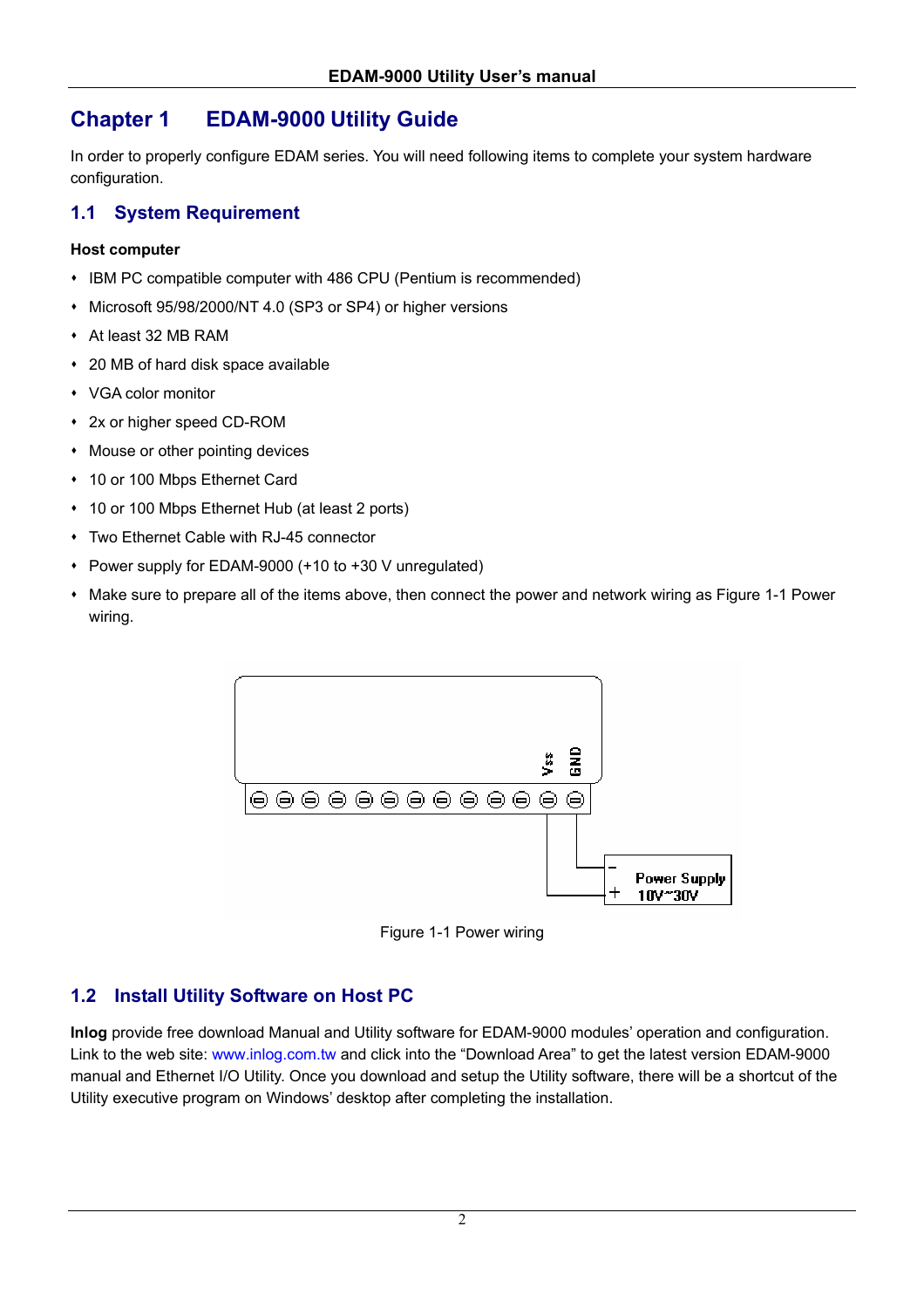# **Chapter 2 EDAM Ethernet I/O Utility Overview**

The Utility software offers a graphical interface that helps you configure the EDAM-9000 modules. It is also very convenient to test and monitor your remote DAQ system. The following guidelines will give you some brief instructions on how to use this Utility.

- Main Menu
- Network Setting
- Adding Remote Station
- **\*** Security setting
- I/O Module Configuration
- Alarm Setting
- I/O Module Calibration
- **\*** Security Setting
- Terminal emulation
- Data/Event Stream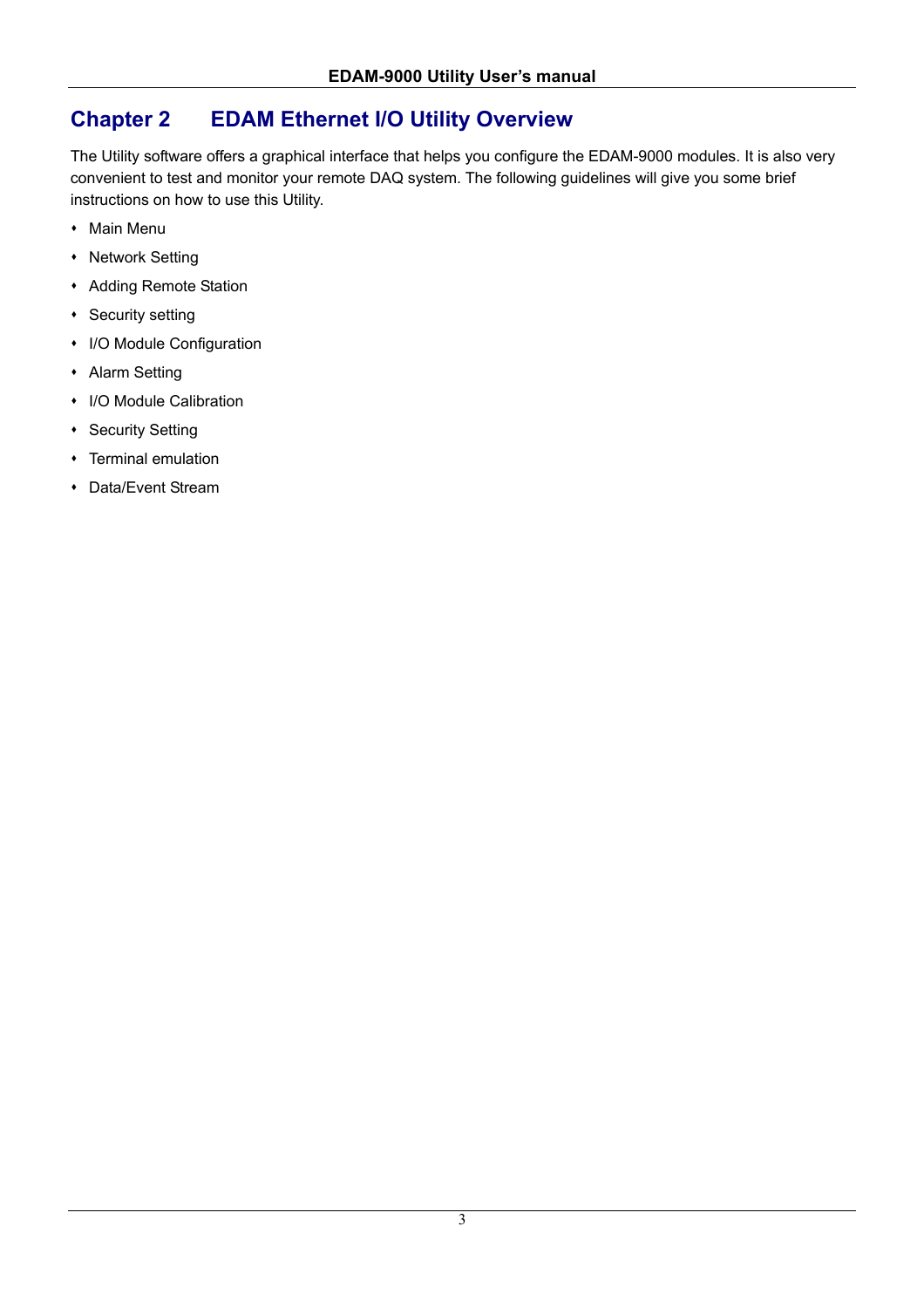# **Chapter 3 Main Menu**

Double Click the icon of EDAM Ethernet I/O Utility shortcut, the Operation screen will pop up as Figure3-1.



Figure3-1 main window

The top of the operation screen consists of a function menu and a tool bar for user's commonly operating functions.

## **3.1 Function Menu**

- **File** contents "Exit" Function, using to exit this Utility program.
- **Tool** contents functions as below:

**Search** for Ethernet Device Search all EDAM-9000 units in the specific Ethernet domination. (The same with host PC's Ethernet domination)

**Add Remote Ethernet Device:** Create a new EDAM-9000 module located in other Ethernet domination, both available to local LAN and Internet application.

**Monitor Stream/Event Data:** comes from the remote I/O module

**Terminal:** Call up the operation screen of Terminal emulation to do the request / response command execution.

- **Setup:** Contents Timeout and Scan Rate setting functions. Please be aware of the time setting for other Ethernet domination usually longer than local network.
- **Help:** Contents on-line help function as user's operation guide; the item **About** contents information about software version, released date, and support modules.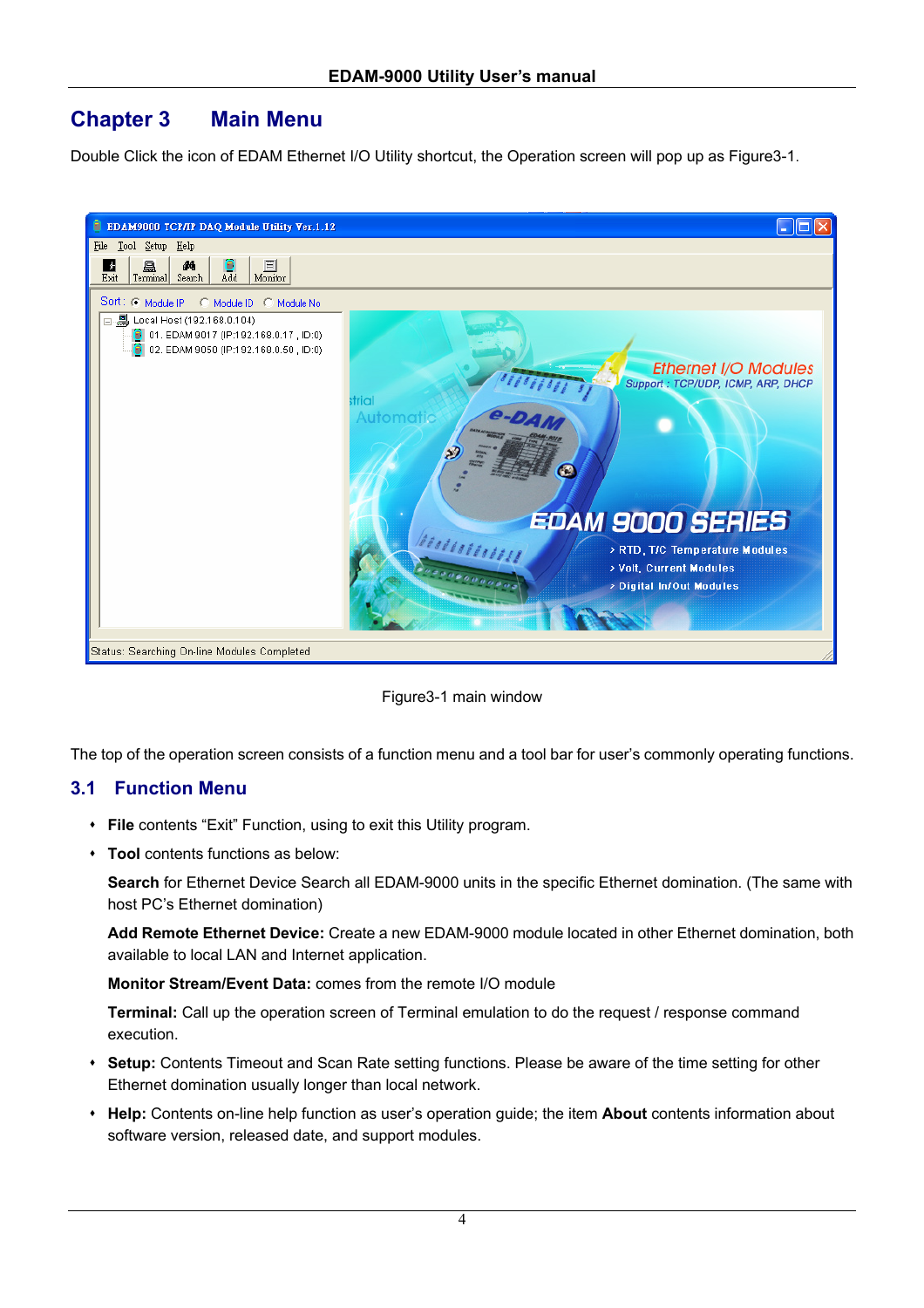## **3.2 Tool Bar**

There are five push buttons in the tool bar.



- **Exit:** Exit utility program
- **Terminal:** Terminal emulation
- **Search:** Search EDAM module
- **Add:** Add remote EDAM I/O module
- **Monitor:** Monitor the Stream/Event Data
- $\bullet$

## **3.3 List Sort**

The searched units will be listed in the tree-structure display area in order by "**Sort**" selection



- **Moudle IP:** Sort by moudle IP
- **Module ID:** Sort by module ID
- **Module No:** Sort by module name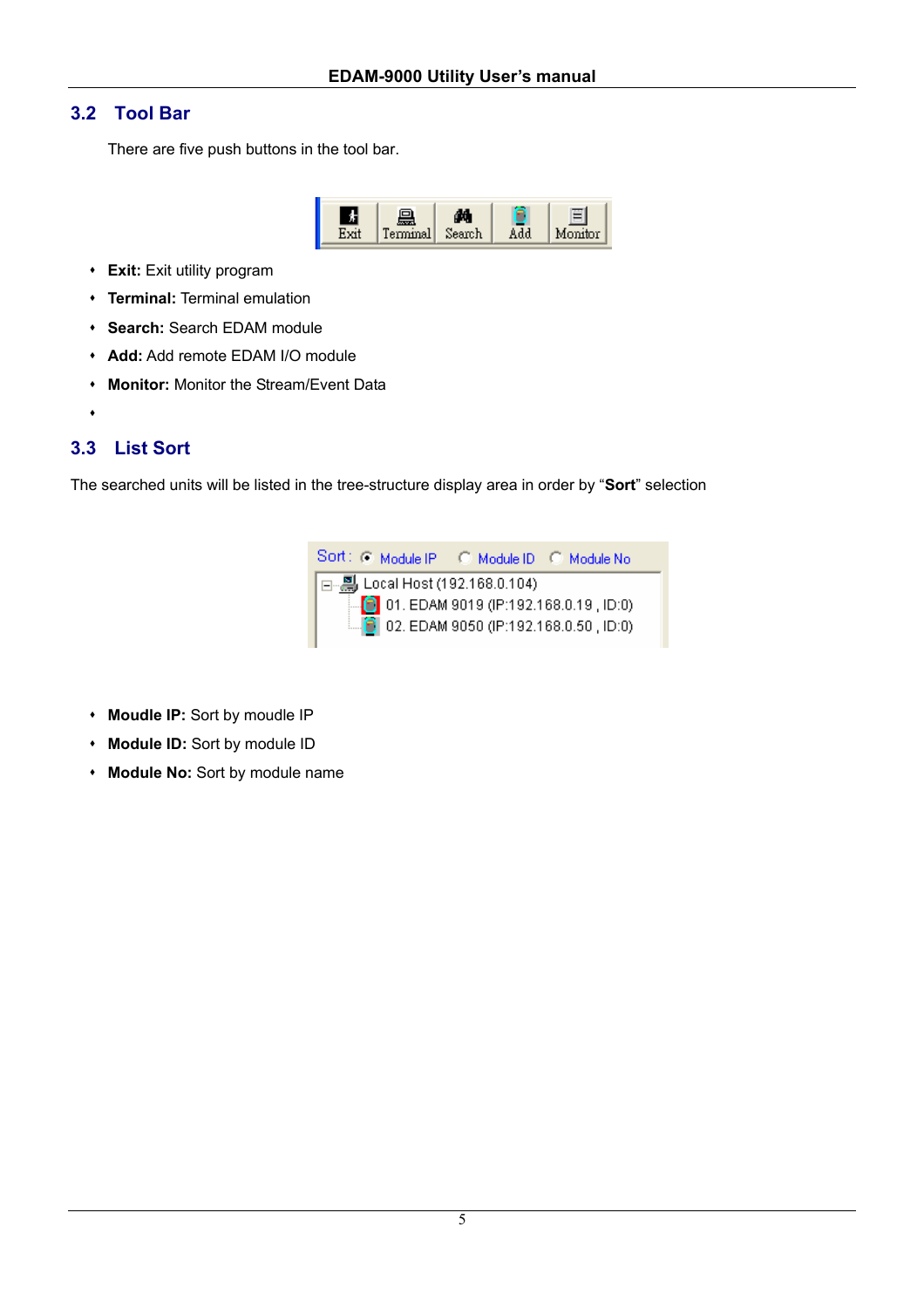## **3.4 Network Setting**

As the moment you start up this Windows Utility, it will search all EDAM-9000 I/O modules on the host PC's domination Ethernet network automatically. Then the tree-structure display area will appeal with the searched units and the relative IP address.

Since Utility software detects the EDAM-9000 on the network, user can begin to setup each unit.

Choose any one I/O module listed on the tree-structure display area and entry the correct password. The module basic configuration table is listed as shown in for setting

| <b>Module IP</b> |                                | Stream/Event IP                     | <b>Input Settings</b>             |                          | <b>General Settings</b> |  |  |  |  |  |  |  |
|------------------|--------------------------------|-------------------------------------|-----------------------------------|--------------------------|-------------------------|--|--|--|--|--|--|--|
|                  | Module:EDAM-9019<br>IP Address |                                     |                                   |                          |                         |  |  |  |  |  |  |  |
|                  |                                | IP Address 192.168.0.19             | Module $ID$ 0                     | $(00 - 255)$             |                         |  |  |  |  |  |  |  |
|                  |                                | SubMask 255.255.255.0               | Web Server-<br>$\bigcirc$ Dsiable | <b>DHCP</b><br>C Disable |                         |  |  |  |  |  |  |  |
|                  |                                | Gateway 0.0.0.0                     | $\subseteq$ Enable                | C Enable                 |                         |  |  |  |  |  |  |  |
|                  |                                | Mac Address E0-00-00-00-00-19       |                                   | Update                   |                         |  |  |  |  |  |  |  |
|                  | Password                       |                                     |                                   |                          |                         |  |  |  |  |  |  |  |
|                  |                                | Acceptable Char. 0~9,a~z or A~Z     |                                   |                          |                         |  |  |  |  |  |  |  |
|                  |                                | Enter New Password (Max 8 chars):   |                                   |                          |                         |  |  |  |  |  |  |  |
|                  |                                | Comfirm the Password (Max 8 chars): |                                   |                          |                         |  |  |  |  |  |  |  |
|                  |                                |                                     |                                   | Update                   |                         |  |  |  |  |  |  |  |

Figure 3-2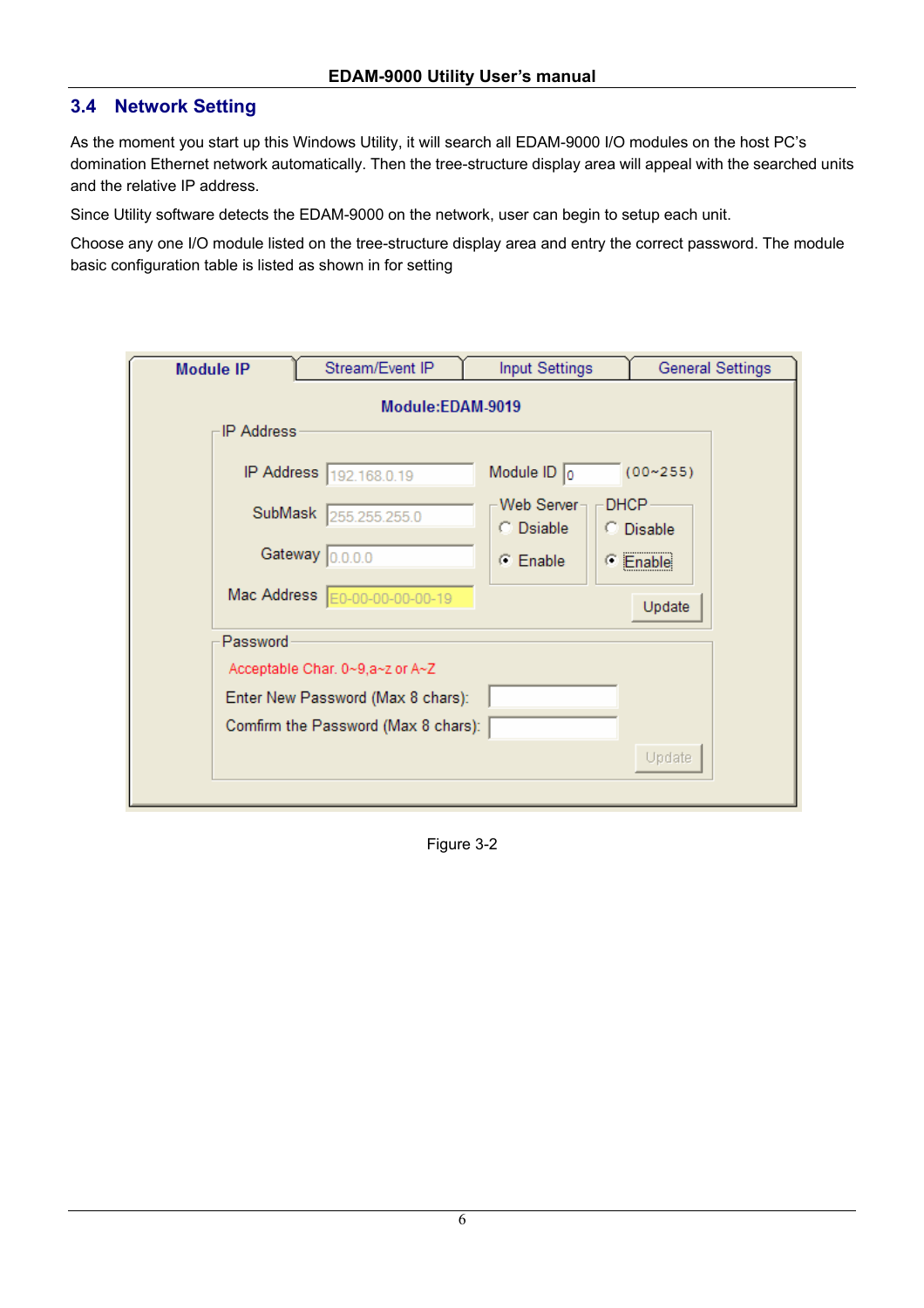## **3.4.1 Module IP**

#### **MAC Address:**

This is also called Ethernet address and needs no further configuration.

#### **IP Address, Subnet Mask, and Default Gateway:** (default 10.0.0.1, 255.0.0.0 and 0.0.0.0)

The IP address identifies your EDAM-9000 devices on the global network. Each EDAM-9000 has same default IP address **10.0.0.1**. Therefore, *please do not initial many EDAM-9000 at the same time to avoid the Ethernet collision*. If you want to configure the EDAM-9000 in the host PC's dominating network, only the IP address and Subnet Mask will need to set (The host PC and EDAM Ethernet I/O must belong to same subnet Mask).

If you want to configure the EDAM-9000 via Internet or other network domination, you have to ask your network administrator to obtain a specific IP and Gateway addresses, and then configure each EDAM-9000 with the individual setting.

#### **DHCP:** (default Enabled)

**A**llow you to get IP address from the DHCP servo without setting IP address by manual. *DHCP is default enabled*

#### **Web Server:** (default Enabled)

Allow you monitor and control I/O status on EDAM-9000 modules remotely through web browser.

#### **Module ID:** (default 00)

Each module must has a unique ID number to be identified when the DHCP enabled, because you would not know the module IP address when DHCP enabled, but if with the different ID number. You can call provided function call(TCP\_GetIPFromID) to get correct IP address for each ID number

#### **Password:** (default 00000000)

Allow you to change the password of the module

## **3.4.2 Stream/Event IP**

**Stream/Event Enable Setting:** (default all disabled)

Set Stream /Event data Destination IP

#### **Avtive Stream time inetval:** (default 1 sec)

set time interval for sending stream data

## **3.4.3 Input or Output Settings:**

Configure Input or output channel type

## **3.4.4 General Settings:**

Misc. settings and status (value) display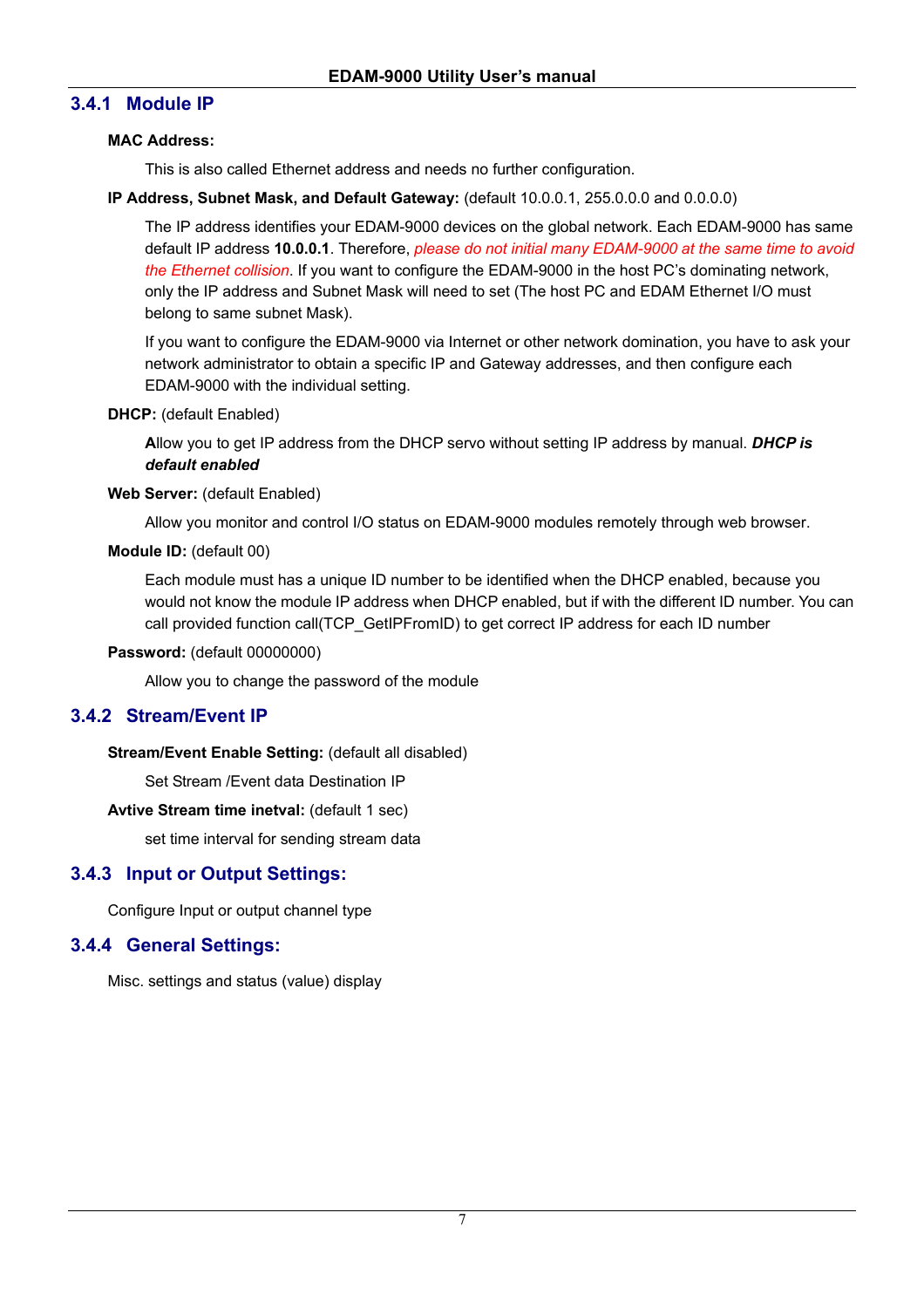## **3.5 Add Remote Stations**

To meet the remote monitoring and maintenance requirements, The EDAM-9000 system does not only available to operate in local LAN, but also allowed to access from Internet or Intranet. Thus users would able to configure an EDAM-9000 easily no matter how far it is.

Select item **Tool**\Add Remote Ethernet I/O in function menu or click the button, the adding station screen will pop up as Figure3-3. Then key-in the specific IP address and click the **"Ping"** button. If the communication success, click **"Add"** to add EDAM Ethernet I/O unit into the tree-structure display area.

| Add Rremote Module                             |      |
|------------------------------------------------|------|
| Remote Module IP Address: 192.168.0.50         |      |
| Reply From IP:192.168.0.50 Bytes=32 Time= 16ms | Ping |
|                                                | Add  |
|                                                | Exit |
|                                                |      |
|                                                |      |
|                                                |      |
|                                                |      |
|                                                |      |

Figure3-3 Add remote module

#### Note:

There is several conditions need to be sure before adding a remote EDAM-9000 system in the windows Utility.

- Be sure the specific IP is existed and available.
- Be sure to complete the network linkage for both sides.
- Be sure to adjust the best timing of timeout setting.
- Even you are not sure whether the communication is workable or not, there is also a **"Ping"** function for testing the network connection.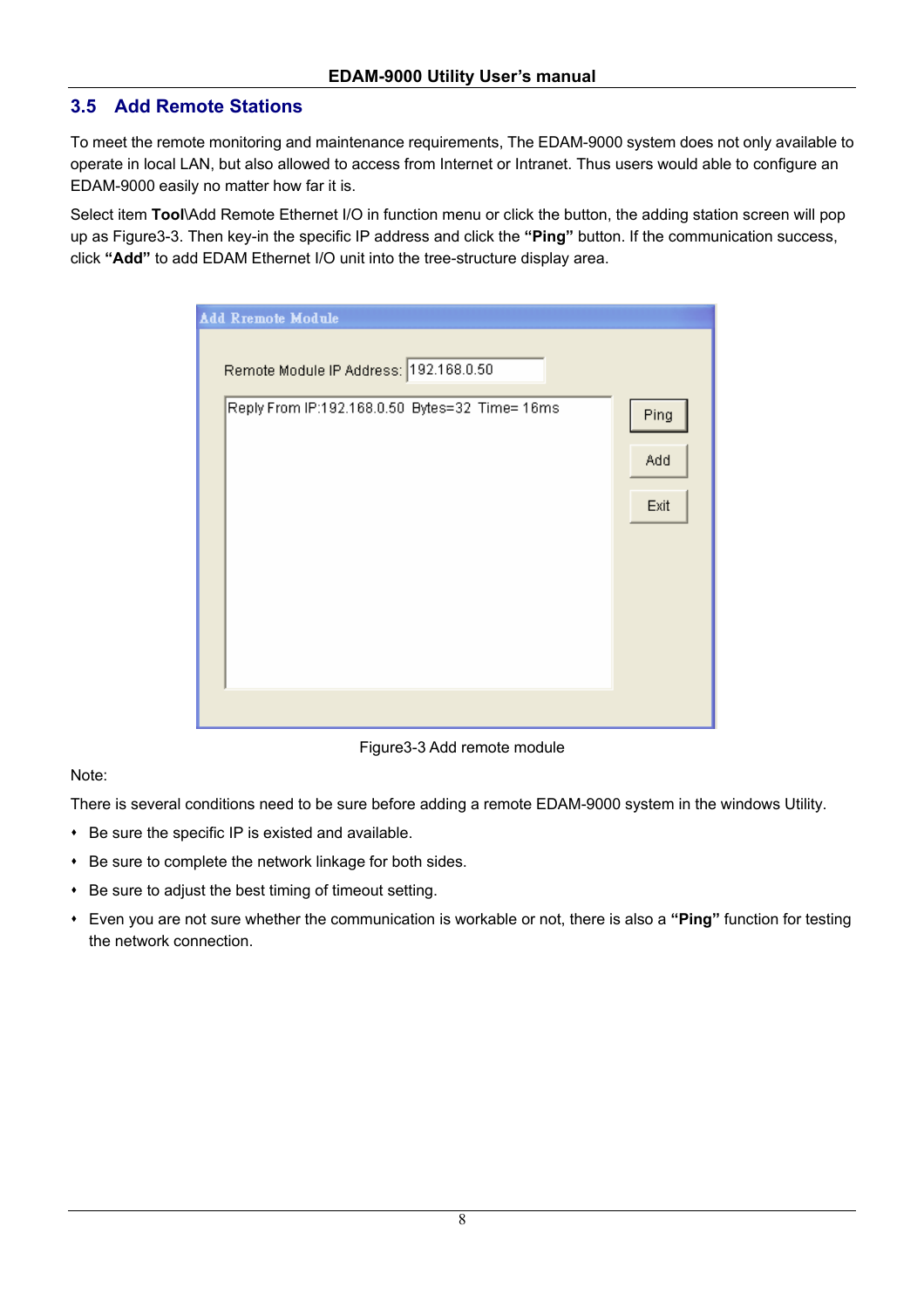#### **3.6 Security Setting**

Though the technology of Ethernet discovered with great benefits in speed and integration, there also exist risk about network invading form anywhere. For the reason, the security protection design has built-in EDAM-9000 I/O modules. Once user setting the password into the EDAM-9000 firmware, the important system configurations (Network, Firmware, Password) are only allowed to be changed by password verification.

| <b>Enter Password</b> |    |        |
|-----------------------|----|--------|
| i⊟ Enter Password-    | OK | Cancel |
|                       |    |        |

Note:

The default password of EDAM-9000 is "**00000000**". Please make sure to keep the correct password by yourself. If you lose it, please contact to Inlog's technical support center for help.

## **3.7 Terminal Emulations**

You can issue commands and receive response by clicking the Terminal button on the tool bar. There are two kinds of command format supported by this emulating function. Users can choose ASCII or ModBus Hexadecimal mode as their communication base. If the ASCII mode has been selected, the Windows Utility will translate the request and response string in ASCII format.

**ASCII Command mode:** shown as Figure 3-4.

|                                 | <b>ASCII Command</b>       | MOSBUS/TCP Command |                    |
|---------------------------------|----------------------------|--------------------|--------------------|
| <b>Terminal (ASCII Command)</b> |                            |                    |                    |
| Select Target IP: 192.168.0.17  |                            |                    | Send               |
| Command: \$01M                  |                            |                    |                    |
| Response: 019017                |                            |                    |                    |
| ASCII String:                   |                            |                    | $\curvearrowright$ |
|                                 | $$01M \Rightarrow 1019017$ |                    |                    |
|                                 |                            |                    |                    |
|                                 |                            |                    |                    |
|                                 |                            |                    |                    |
|                                 |                            |                    |                    |
|                                 |                            |                    | $\vee$             |
| ∢                               |                            |                    |                    |
|                                 |                            |                    |                    |

Figure 3-4 ASCII Command Terminal

9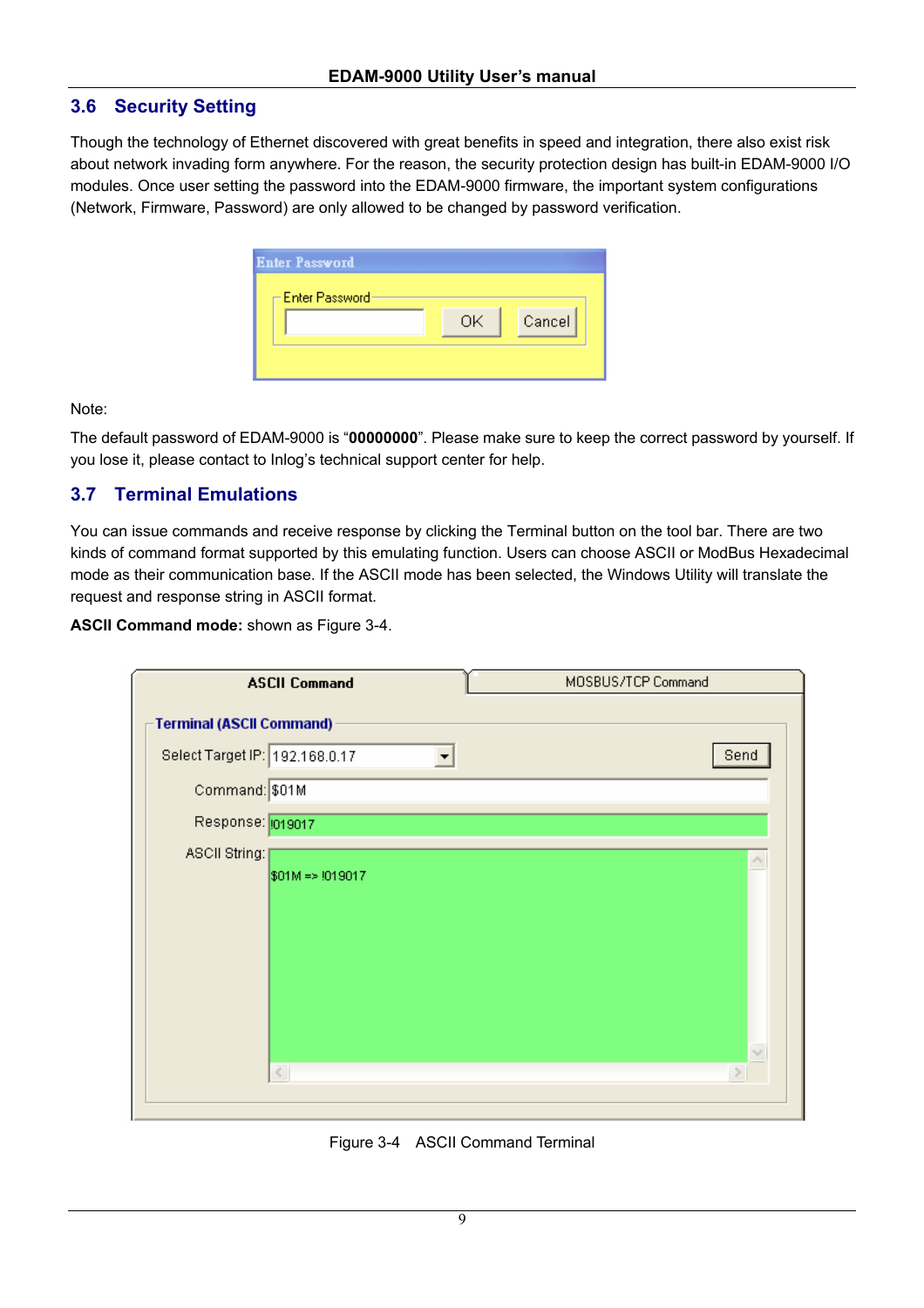**ModBus Hexadecimal mode:** shown as Figure 3-5.

|                                | <b>ASCII Command</b><br><b>MOSBUS/TCP Command</b>                                                                                                                                                                                                                                                                                                                                   |       |
|--------------------------------|-------------------------------------------------------------------------------------------------------------------------------------------------------------------------------------------------------------------------------------------------------------------------------------------------------------------------------------------------------------------------------------|-------|
| Terminal (MODBUS/TCP)          |                                                                                                                                                                                                                                                                                                                                                                                     |       |
| Select Target IP: 192.168.0.17 | C Hold Register @ Coil Register                                                                                                                                                                                                                                                                                                                                                     | Write |
| Start Address: 1               | Counts: 16                                                                                                                                                                                                                                                                                                                                                                          | Read  |
| Bit Data:                      |                                                                                                                                                                                                                                                                                                                                                                                     |       |
|                                | MODBUS Data: Read Data From Coil Registers<br>Location<br>Data<br>$00001$ (BIT) => 0<br>$00002$ (BIT) => 0<br>00003 (BIT) => 0<br>$00004$ (BIT) => 0<br>$00005$ (BIT) => 0<br>00006<br>(BIT)<br>$\Rightarrow 0$<br>00007<br>(BIT)<br>$\Rightarrow 0$<br>00008<br>(BIT)<br>$\Rightarrow 0$<br>00009 (BIT)<br>$\Rightarrow 0$<br>$00010$ (BIT) => 0<br>00011<br>$(BIT) \Rightarrow 0$ |       |

Figure 3-5 ModBus Terminal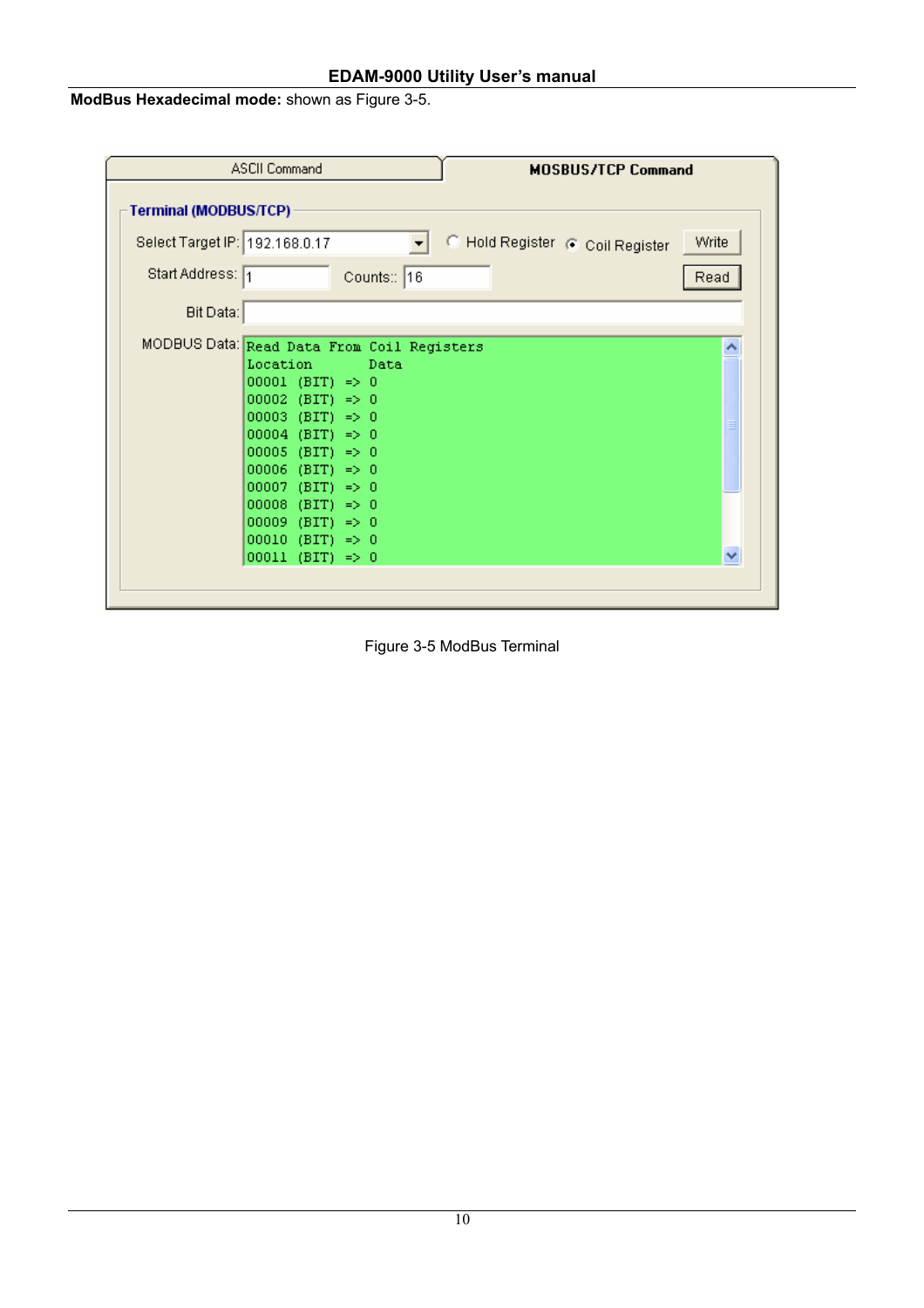## **3.8 Data /Event Stream**

#### **Data Stream Configuration**

In addition to TCP/IP communication protocol, EDAM-9000 supports UDP communication protocol to regularly broadcast data to specific host PCs. Click the tab of Data Stream, then configure the broadcasting interval and the specific IP addresses which need to receive data from the specific EDAM-9000 I/O module. This UDP Data Stream function broadcasts up to 8 host PCs simultaneously, and the interval is user-defined from 50ms to 7 Days.

#### **Event Stream Configuration**

In addition to TCP/IP communication protocol, EDAM-9000 supports UDP communication protocol to regularly broadcast data to specific host PCs. Click the tab of Data Stream, then configure the broadcasting interval and the specific IP addresses which need to receive data from the specific EDAM-9000 I/O module. This UDP Data Stream function broadcasts up to 8 host PCs simultaneously, and the interval is user-defined from 50ms to 7 Days.

#### **Data Stream Monitoring**

After finishing the configuration of Data Stream, you can select the tab "Stream Monitor" in the function bar or click icon to call up operation display as Figure 3-6 Stream display.

Select the IP address of the EDAM-9000 you want to read data, then click "**Start** " button. The Utility software will begin to receive the stream data on this operation display.

| <b>Stream Monitor</b> | <b>Event Monitor</b>        |
|-----------------------|-----------------------------|
| Remote Device         |                             |
| IP Address:<br>▾▏     | Start<br>Port: 5168<br>Stop |
| Receiving Stream      |                             |
|                       |                             |
|                       |                             |
|                       |                             |
|                       |                             |
|                       |                             |
|                       |                             |
|                       |                             |
|                       |                             |

Figure 3-6 Stream display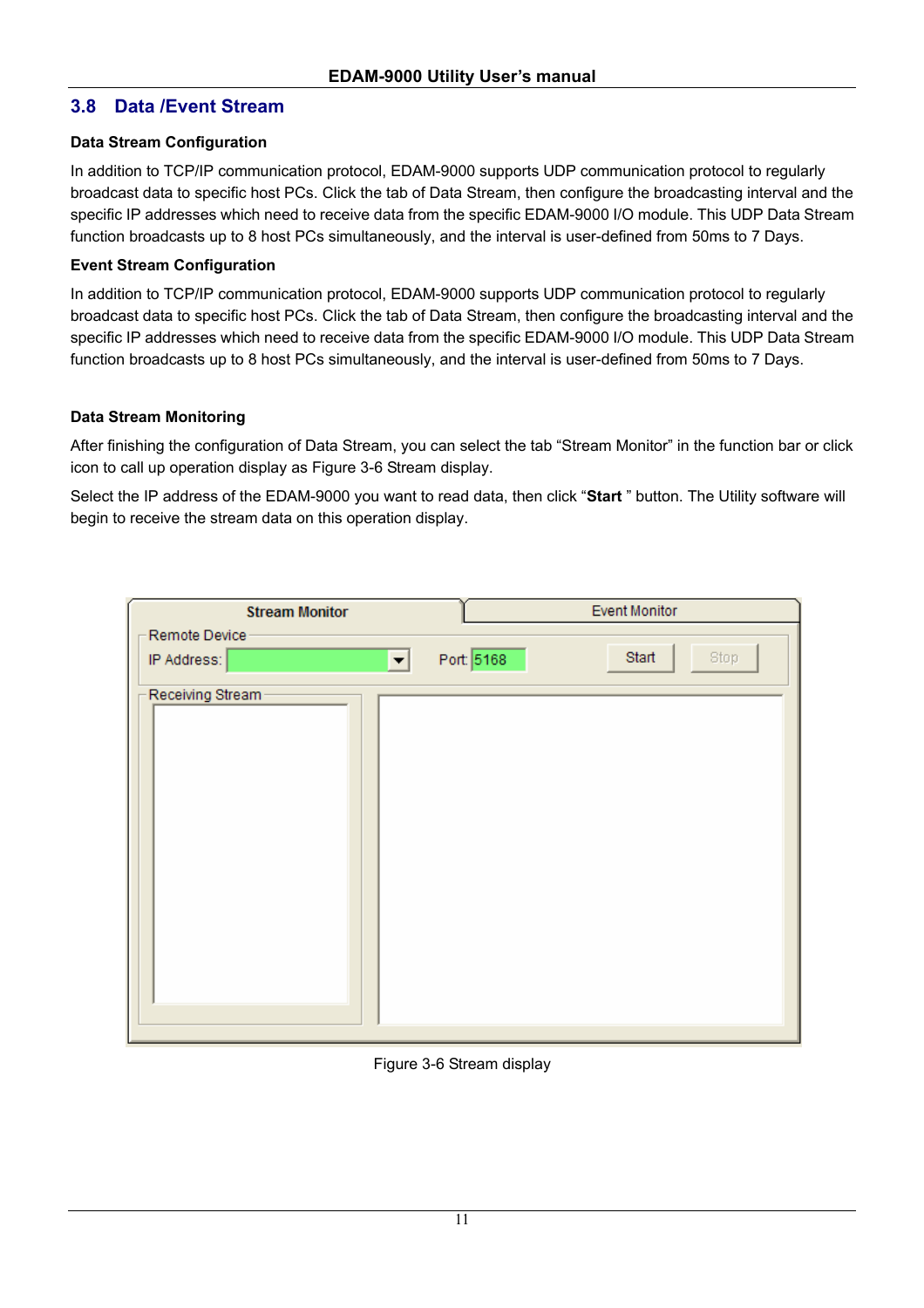#### **Data Event Monitoring**

After finishing the configuration of Data Event, you can select the tab "Event Monitor" in the function bar or click icon to call up operation display as Figure 3-7 Event display.

Select the IP address of the EDAM-9000 you want to read data, then click "**Start**" button. The Utility software will begin to receive the stream data on this operation display.

| Stream Monitor              |            | <b>Event Monitor</b> |
|-----------------------------|------------|----------------------|
| Remote Device               |            |                      |
| IP Address:<br>┳            | Port: 5168 | <b>Start</b><br>Stop |
| Receiving Alarm Information |            |                      |
|                             |            |                      |
|                             |            |                      |
|                             |            |                      |
|                             |            |                      |
|                             |            |                      |
|                             |            |                      |
|                             |            |                      |
|                             |            |                      |
|                             |            |                      |
|                             |            |                      |
|                             |            |                      |
|                             |            |                      |
|                             |            |                      |

Figure 3-7 Event display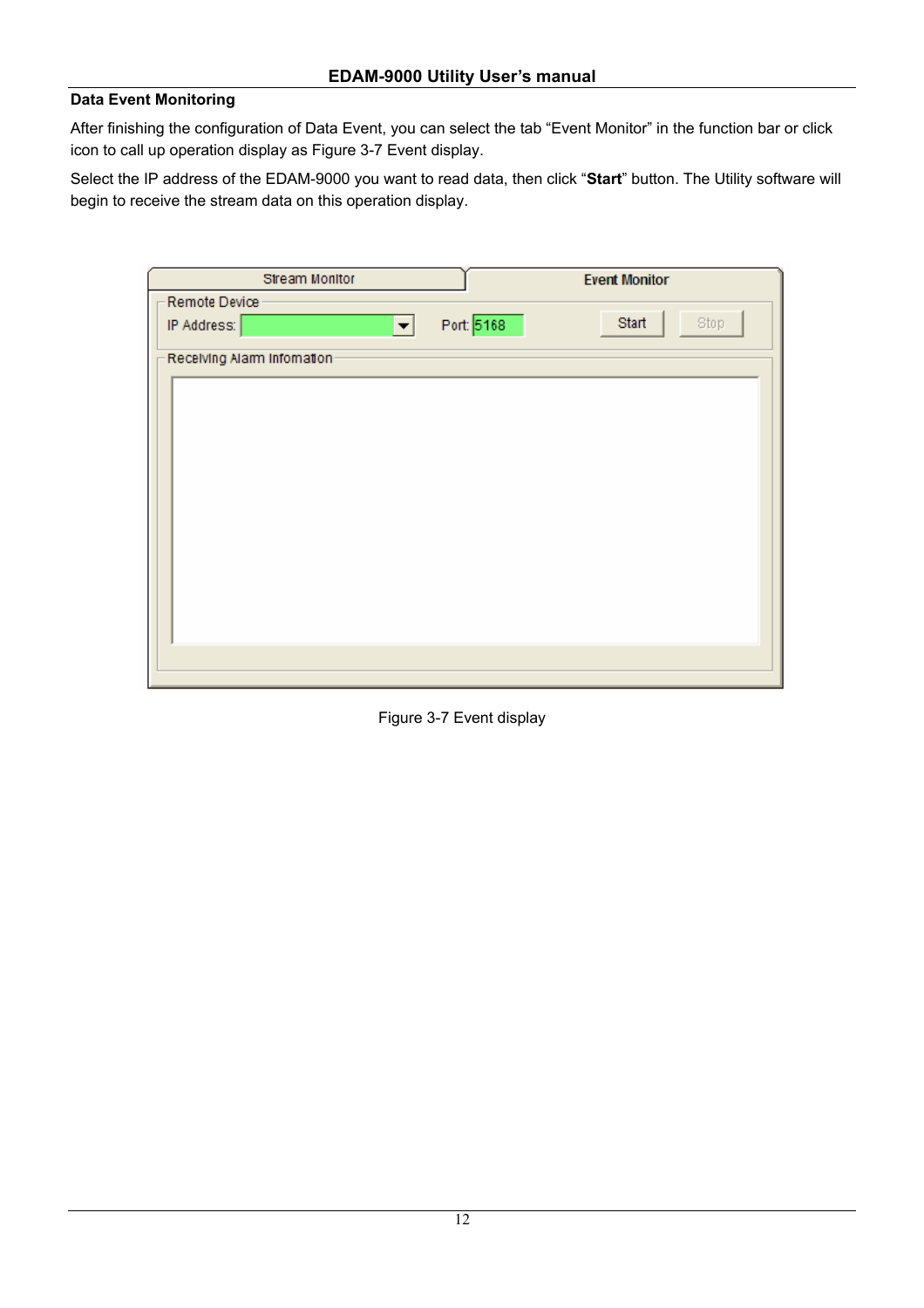## **3.9 I/O Module Configurations**

## **3.9.1 Digital Input/Output Module**

Selecting EDAM-9000 Digital Modules and select "**Test"** tab, user can read following information from the Utility.

| Module IP<br>Stream IP |          | <b>Input Settings</b> | Output Settings<br><b>Test</b> |       |                      |                                              |
|------------------------|----------|-----------------------|--------------------------------|-------|----------------------|----------------------------------------------|
|                        |          |                       |                                |       | Module:EDAM-9050     |                                              |
|                        | Location | Channel               | Type                           | Value | Mode                 | Digital Input                                |
|                        | 00001    | DI:0                  | <b>Bit</b>                     | 1     | Low->High Latch      | Value(Hex): FFF                              |
|                        | 00002    | DI:1                  | <b>Bit</b>                     |       | Low->High Latch      |                                              |
|                        | 00003    | DI:2                  | <b>Bit</b>                     |       | Direct Input         | ⊕<br>♔<br>♔<br>Φ<br>φ<br>φ                   |
|                        | 00004    | DI:3                  | <b>Bit</b>                     |       | Direct Input         | D 1:4<br>Dt3<br>Dt2<br>Dt:5<br>Dt1<br>DL0    |
|                        | 00005    | DI:4                  | <b>Ait</b>                     |       | Direct Input         |                                              |
|                        | 00006    | DI:5                  | <b>Bit</b>                     | 1     | Direct Input         | စ္န<br>φ<br>φ<br>φ<br>φ<br>ၦ                 |
|                        | 00007    | DI:6                  | <b>Bit</b>                     |       | Direct Input         | D 1:8<br>DI:11 DI:10<br>Df:9<br>DI:7<br>D1:6 |
|                        | 00008    | DE7                   | <b>Bit</b>                     | 1     | Direct Input         |                                              |
|                        | 00009    | DI:8                  | <b>Bit</b>                     |       | Direct Input         |                                              |
|                        | 00010    | DI:9                  | <b>Bit</b>                     | 1     | Direct Input         | Digital Output                               |
|                        | 00011    | DI:10.                | <b>Bit</b>                     | 1     | Direct Input         |                                              |
|                        | 00012    | DI:11                 | <b>Bit</b>                     | 1     | Direct Input         | Value(Hex):<br>100                           |
|                        | 00017    | DO:0                  | <b>Bit</b>                     | o     | Direct Output        |                                              |
|                        | 00018    | DO:1                  | <b>Bit</b>                     | 0     | Direct Output        | ♔<br>県<br>県<br>≌<br>입                        |
|                        | 00019    | DO:2                  | <b>Bit</b>                     | o     | Direct Output        | DO:3<br><b>DO:2</b><br><b>DO:1</b><br>DO:0   |
|                        | 00020    | DO:3                  | Bit                            | o     | Direct Output        |                                              |
|                        | 00021    | DO:4                  | <b>Bit</b>                     | 0     | <b>Direct Output</b> | ७<br>♔                                       |
|                        | 00022    | DO:5                  | Bit                            | 0     | Direct Output        | DO:5<br>DO:4                                 |

Figure 3-8 ModBus location and I/O status

## **Digital I/O Module Configuration**

**Location:** Standard Modbus address. EDAM Ethernet I/O Utility shows the Modbus mapping address of each I/O channel. (Please refer to E9K\_Modbus.pdf file) And the addresses will be the indexes for applying into the database of HMI or OPC Server.

**Channel:** Indicate the channel number of digital I/O module

**Type:** Data Type of the I/O channel. The data type of Digital I/O modules is always "Bit".

**Value:** The current status on each channel of I/O Module. The value of digital I/O modules could be "0" (OFF) or "1" (ON).

**Mode:** Describes the I/O types of the specific module. In addition to monitor the current DI/DO status, the Windows Utility offers a graphical operating interface as Figure3-9. You can read the Digital input status through the change of the indicator icons. Oppositely, you can write the digital output status through clicking the indicator icons.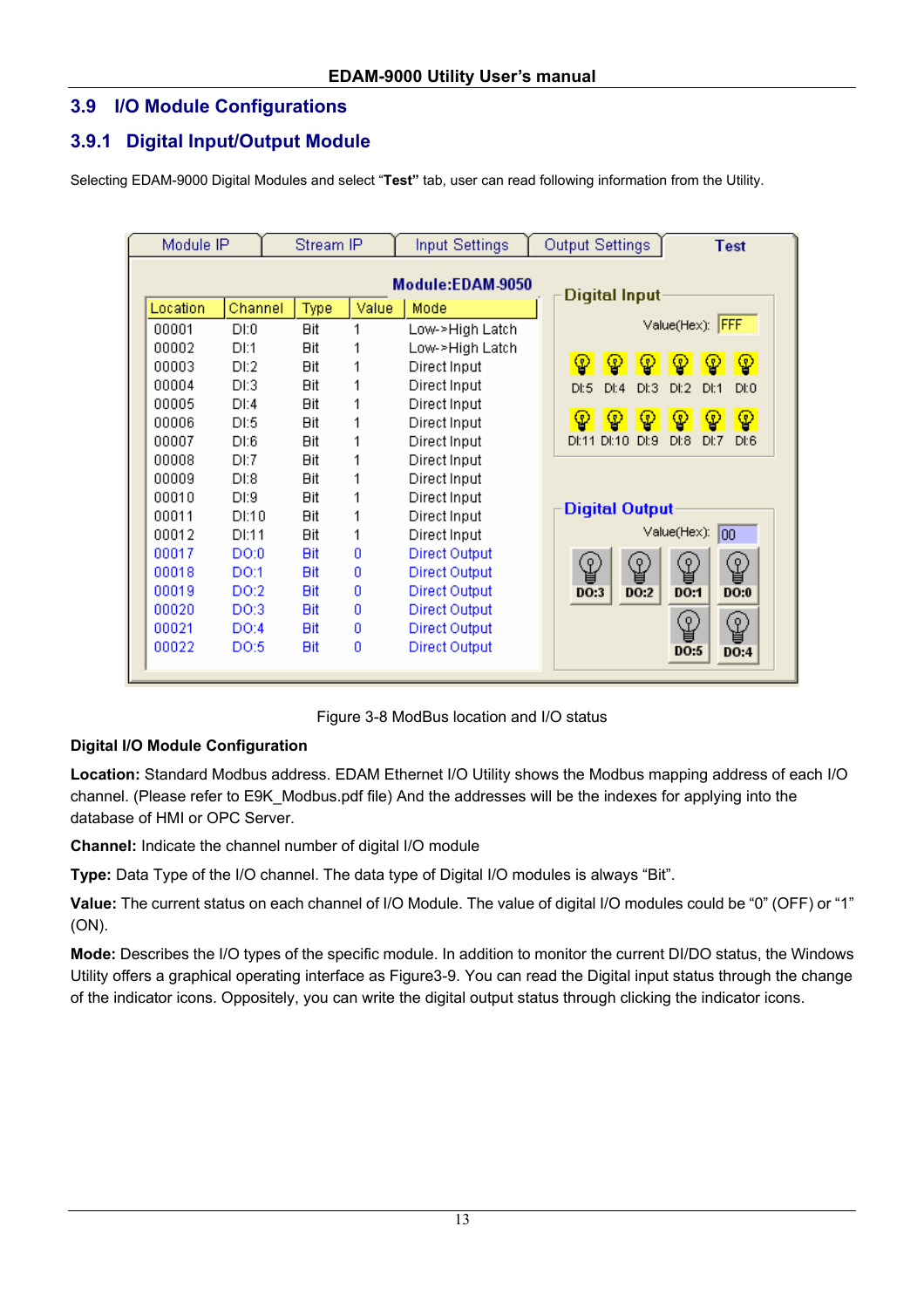| <b>Digital Input</b>                        |                              |   |   |   |      |  |  |  |  |  |
|---------------------------------------------|------------------------------|---|---|---|------|--|--|--|--|--|
| Value(Hex): FFF                             |                              |   |   |   |      |  |  |  |  |  |
| Ģ.                                          | φ                            | ഴ | ഴ | φ | J,   |  |  |  |  |  |
| D:5                                         | DI:4 DI:3 DI:2 DI:1          |   |   |   | Df:0 |  |  |  |  |  |
|                                             |                              |   |   |   |      |  |  |  |  |  |
|                                             | DI:11 DI:10 DI:9 DI:8 DI:7   |   |   |   | Df:6 |  |  |  |  |  |
| <b>Digital Output</b><br>Value(Hex):<br>100 |                              |   |   |   |      |  |  |  |  |  |
|                                             | DO:1<br>DO 0<br>DO 2<br>DO 3 |   |   |   |      |  |  |  |  |  |
|                                             |                              |   |   |   |      |  |  |  |  |  |

Figure3-9 DI/O status display

The digital input channels support counter and signal latch functions. Click the specific channel, there will be four working modes for choosing.

| D1:0 | DI:1                | D I:2 | D I:3 | DI:4              | $D \, E5$ | $D$ :6 | DI:7        | $D$ :8            | DI:9 | DI:10 | DI:11 |
|------|---------------------|-------|-------|-------------------|-----------|--------|-------------|-------------------|------|-------|-------|
| Mode |                     |       |       | Direct Input Mode |           |        |             |                   |      |       |       |
|      | C Direct Input      |       |       |                   |           |        |             |                   |      |       |       |
|      | C Counter           |       |       |                   |           |        | DI:0 Status |                   |      |       |       |
|      | C Frequency         |       |       |                   |           |        |             | φ.<br><b>HIGH</b> |      |       |       |
|      | C Low To High Latch |       |       |                   |           |        |             |                   |      |       |       |
|      | C high To Low Latch |       |       |                   |           |        |             |                   |      |       |       |
|      | Update              |       |       |                   |           |        |             |                   |      |       |       |

Figure 3-10 Direct input mode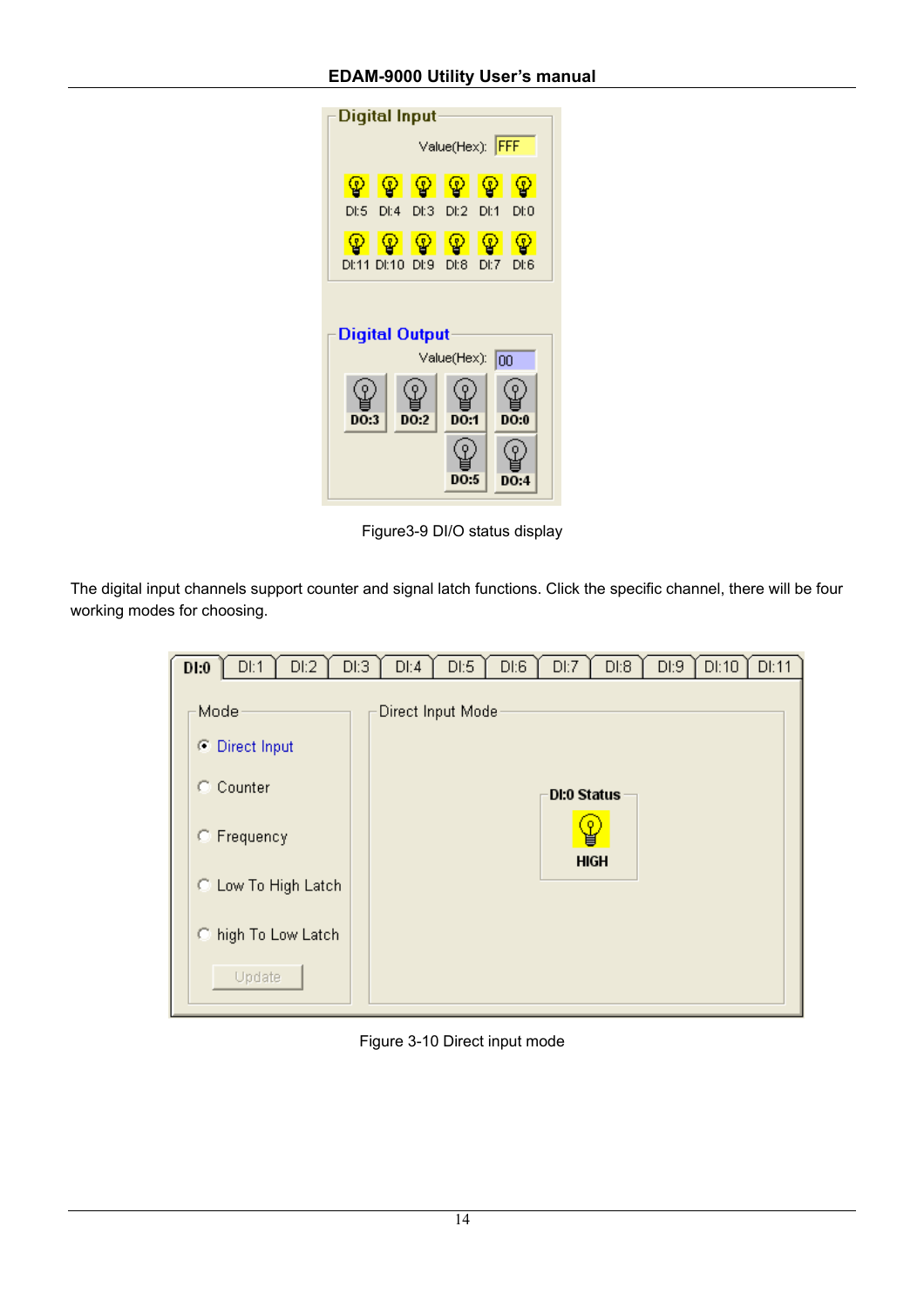

Figure 3-11 Counter setting

| D1:0 | DI:1                        | D I:2 | D I:3 | DI:4                   | D1:5                  | DI:6 | DI:7 | D I:8 | D I:9 | DI:10       | DI:11 |
|------|-----------------------------|-------|-------|------------------------|-----------------------|------|------|-------|-------|-------------|-------|
| Mode |                             |       |       | Low To High Latch Mode |                       |      |      |       |       |             |       |
|      | C Direct Input<br>C Counter |       |       |                        |                       |      |      |       |       |             |       |
|      | C Frequency                 |       |       |                        | Latch status: Latched |      |      |       |       | Clear Latch |       |
|      | C Low To High Latch         |       |       |                        |                       |      |      |       |       |             |       |
|      | C high To Low Latch         |       |       |                        |                       |      |      |       |       |             |       |
|      | Update                      |       |       |                        |                       |      |      |       |       |             |       |

Figure 3-12 Input latch setting

Note:

- 1. The new working mode setting will take effective after click the "Update" button.
- 2. If necessary, users could invert the original single for flexible operation needs.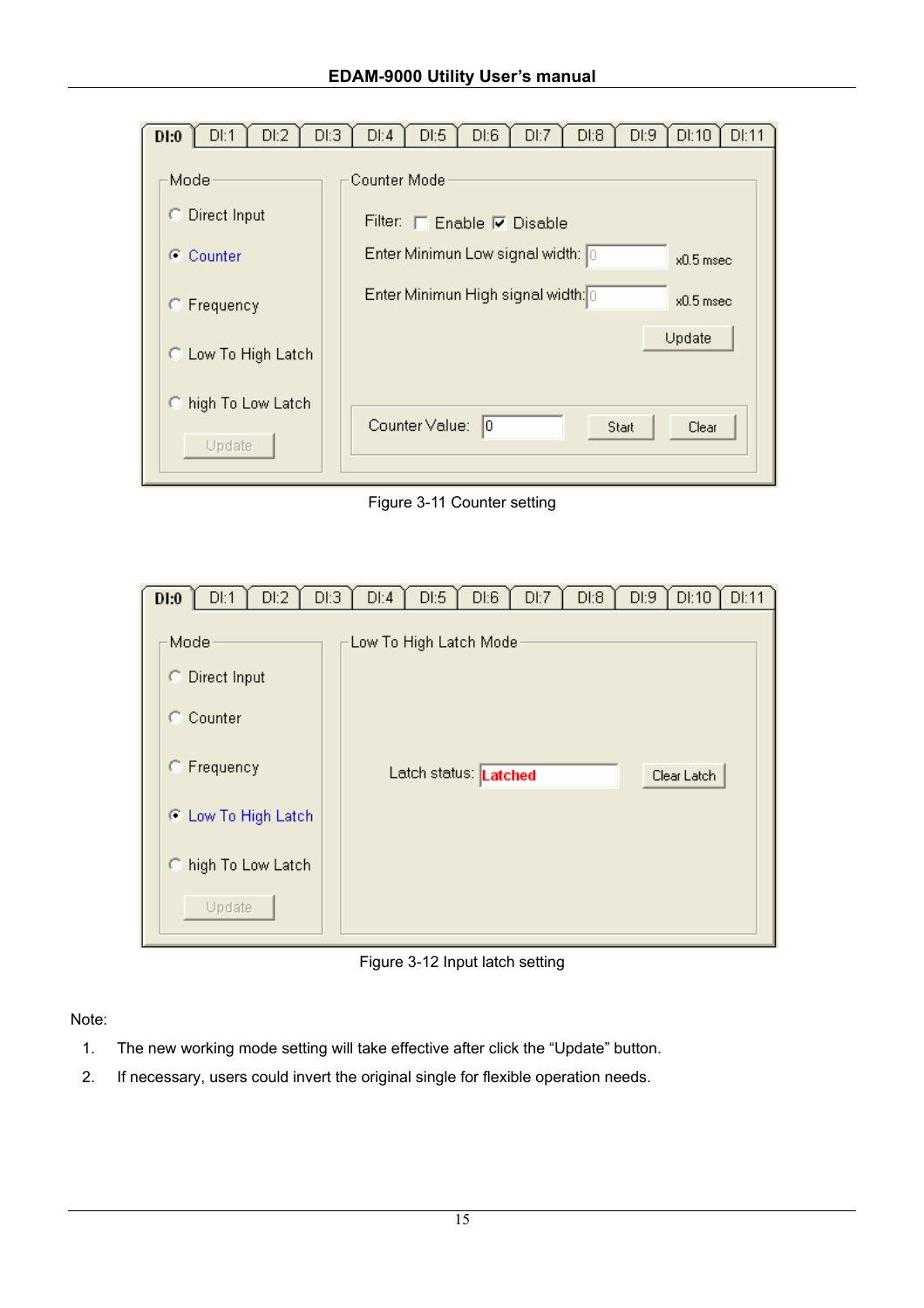The digital output channels support pulse output and delay output functions. Click the specific channel, there will be four working modes for choosing.

| D <sub>0</sub>                                                                               | DO:1 | DO:2               | DO:3                                              | DO:4 | DO:5 |
|----------------------------------------------------------------------------------------------|------|--------------------|---------------------------------------------------|------|------|
| Mode<br>⊙ Direct Output<br>C Pulse Output<br>C Lo To Hi Delay<br>C. Hi To Lo Delay<br>Update |      | Direct Output Mode | DO Status:<br>$\mathcal{G}$<br>DO:0<br><b>OFF</b> |      |      |

Figure 3-13 riect output setting

| DO:1<br>DO:0              | DO:2              | DO:3                                      | DO:4   | DO:5   |  |  |  |
|---------------------------|-------------------|-------------------------------------------|--------|--------|--|--|--|
| Mode                      | Pulse Output Mode |                                           |        |        |  |  |  |
| C Direct Output           |                   |                                           |        |        |  |  |  |
|                           |                   | Low signal width:<br>200<br>$x0.5$ msec.  |        |        |  |  |  |
| C Pulse Output            |                   | High signal width:<br>200<br>$x0.5$ msec. |        |        |  |  |  |
| C. Lo To Hi Delay         |                   | Frequency: 5                              | Hz.    | Update |  |  |  |
| $\bigcirc$ Hi To Lo Delay | C Continue        |                                           |        | Start  |  |  |  |
| Update                    | C Counts          | 100                                       | counts | Stop   |  |  |  |

Figure 3-14 Pulse output setting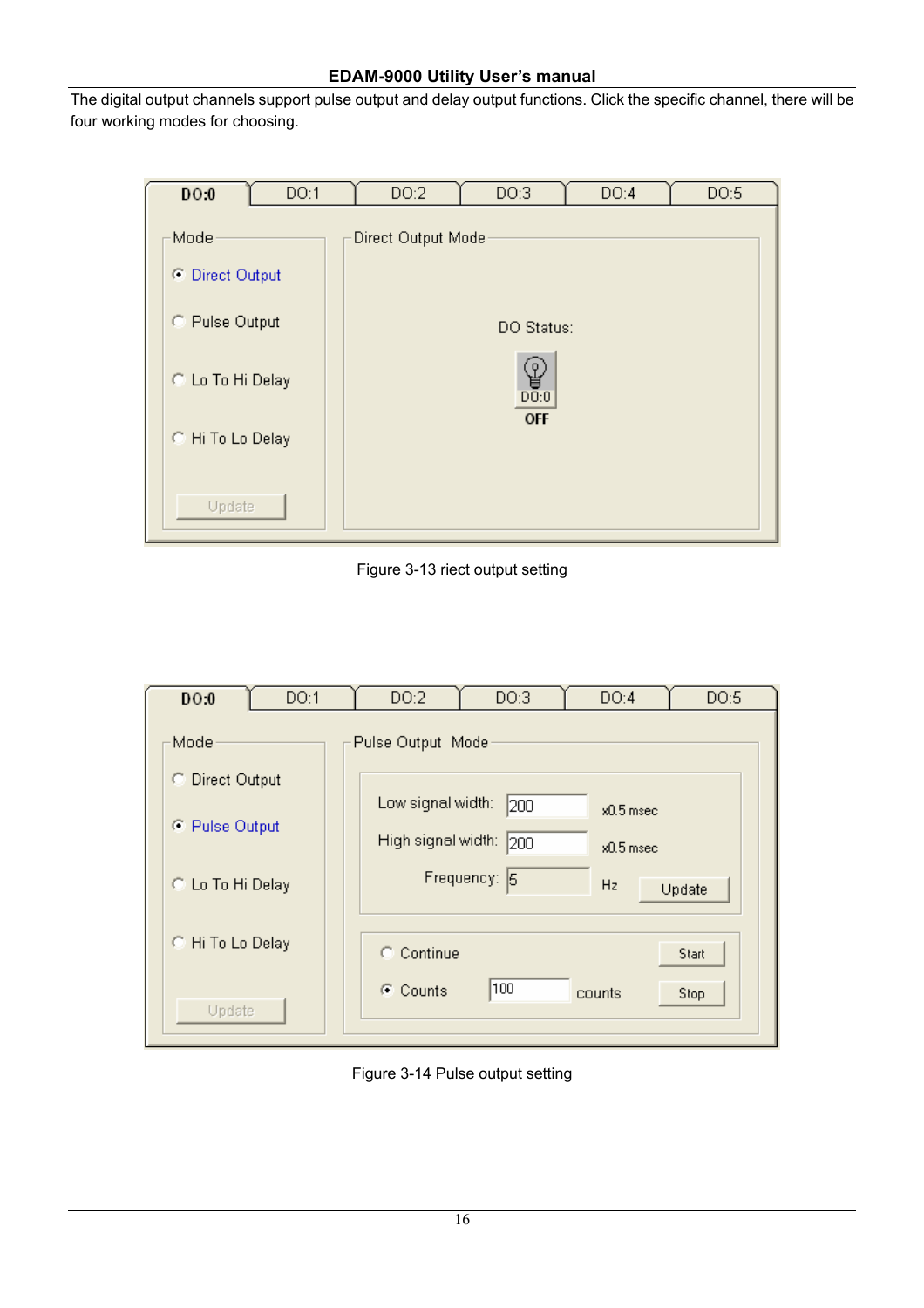| DO:1<br>DO:0                          | DO:2<br>DO:3<br>DO:4<br>DO:5                     |
|---------------------------------------|--------------------------------------------------|
| Mode<br>C Direct Output               | Low To High Delay Mode                           |
| C Pulse Output                        | Low to High delay width:<br>2000<br>$x0.5$ msec. |
| C Lo To Hi Delay<br>C. Hi To Lo Delay | Update                                           |
| Update                                |                                                  |



# **3.9.2 Analog Input Module**

Selecting EDAM-9000 analog input Modules includes EDAM-9017 and select "**General Settings"** tab, user can read following information from the Utility.

| Module IP           |                                                                                                                                                   |              |               | Stream/Event IP |                      |            | <b>Input Settings</b> |             |            | <b>General Settings</b> |  |  |
|---------------------|---------------------------------------------------------------------------------------------------------------------------------------------------|--------------|---------------|-----------------|----------------------|------------|-----------------------|-------------|------------|-------------------------|--|--|
|                     | Module:EDAM-9017<br>Normal and Average                                                                                                            |              |               |                 |                      |            |                       |             |            |                         |  |  |
| <b>Normal Value</b> |                                                                                                                                                   |              | Maximun Value |                 | Minimun Value        |            |                       |             |            |                         |  |  |
|                     | Location                                                                                                                                          | Channel      | Type          | Value(Hex)      | Input Type           |            | Act                   | Avg         | Voltage    |                         |  |  |
|                     | 40001                                                                                                                                             | CH:0         | Word          | 7FE3            | $+/-10V$             |            | ⊽                     | CH:0        | $-00.00V$  |                         |  |  |
|                     | 40002<br>40003                                                                                                                                    | CH:1<br>CH:2 | Word<br>Word  | 7FE3<br>7FE4    | $+/-10V$<br>$+/-10V$ |            | ╔                     | $\Box$ CH:1 | $-00,00$ V |                         |  |  |
|                     | 40004                                                                                                                                             | CH:3         | Word          | 7FE3            | $+/-10V$             |            | ┍                     | $\Box$ CH:2 | $-00.00V$  |                         |  |  |
|                     | 40005                                                                                                                                             | CH:4         | Word          | 801C            | $+/-10V$             |            | ╔                     | $\Box$ CH:3 | $-00.00V$  |                         |  |  |
|                     | 40006<br>40007                                                                                                                                    | CH:5<br>CH:6 | Word<br>Word  | 7FC8<br>8000    | $+/-10V$             |            |                       |             |            |                         |  |  |
|                     | 40008                                                                                                                                             | CH:7         | Word          | 801B            | $+/-10V$<br>$+/-10V$ |            | г                     | $\Box$ CH:4 | 00.00V     |                         |  |  |
|                     | 40009                                                                                                                                             | AVG.         | Word          | 7FFF            | $+/-10V$             |            | ╔                     | $\Box$ CH:5 | $-00.01V$  |                         |  |  |
|                     |                                                                                                                                                   |              |               |                 |                      |            | ╔                     | $\Box$ CH:6 | $-00.00V$  |                         |  |  |
|                     |                                                                                                                                                   |              |               |                 |                      |            | ⊽                     | CH:7        | 00.00V     |                         |  |  |
|                     |                                                                                                                                                   |              |               |                 |                      |            |                       | Avg         | **** V     |                         |  |  |
|                     | Integration Rate<br>${\sf California}$<br>D/O status<br>Avg Range<br>4~20mA<br>ଢ<br><b>DO:0</b><br>60Hz<br>Zero Calb.<br>$\overline{\phantom{a}}$ |              |               |                 |                      |            |                       |             |            |                         |  |  |
|                     | Update                                                                                                                                            |              |               | Span Calib.     |                      | ଢ଼<br>DO:1 |                       |             | Update     |                         |  |  |

Figure 3-16 ModBus location and analog value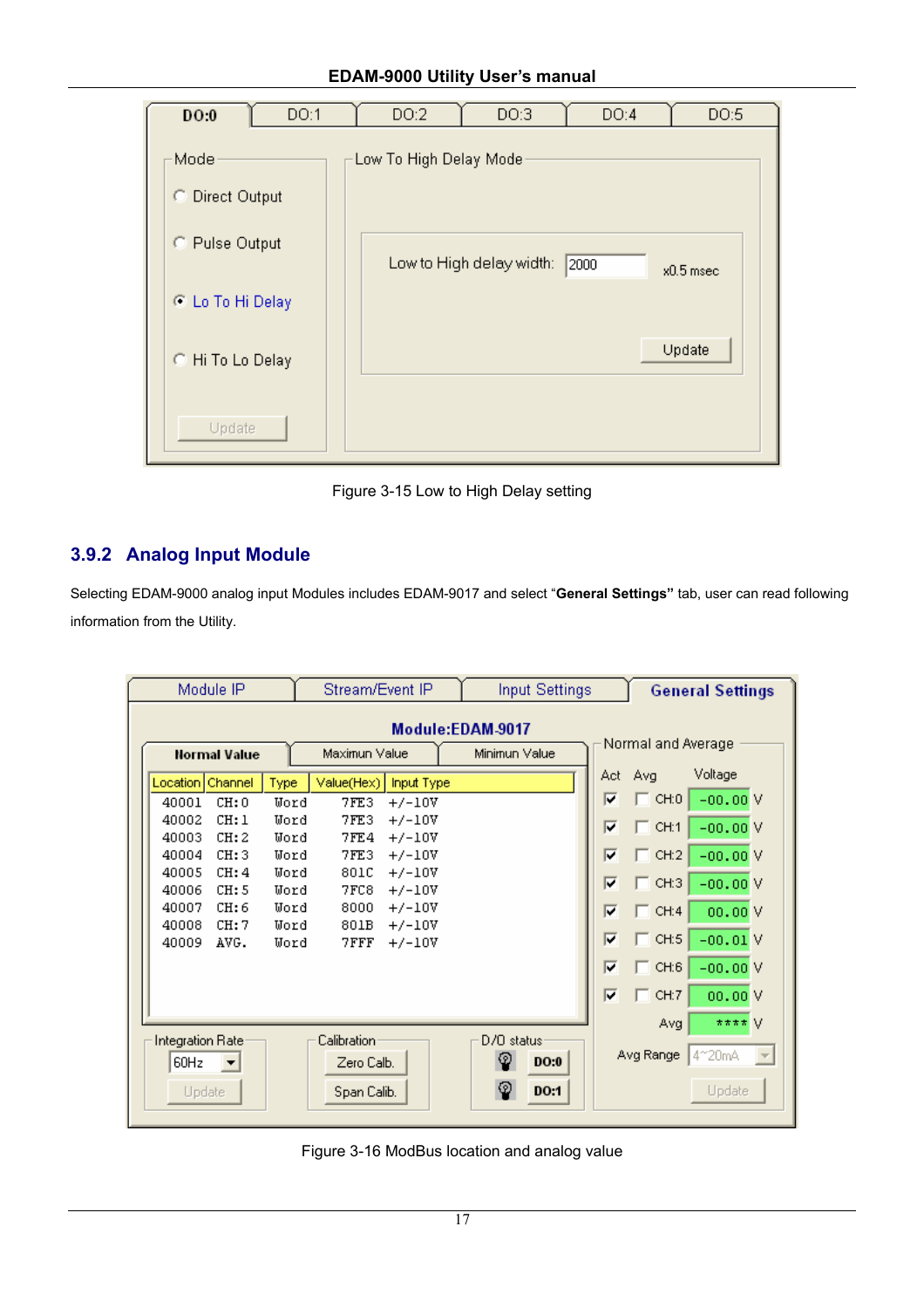**Location**: Standard Modbus address. (Refer to Assigning address for I/O module in Chapter 4)

**Channel:** the channel number

**Type**: Data type of the I/O channel. The data type of analog Input modules is always "word".

**Value:** The current status on each channel of I/O modules. Windows Utility provides both decimal and hexadecimal values used for different applications.

**Input Type:** Sensor types and measurement range of the specified module.

Before acquiring the current data of an analog input module, you have to select the input range and integration time. Then the input data will be scaled as the specified range with engineer unit.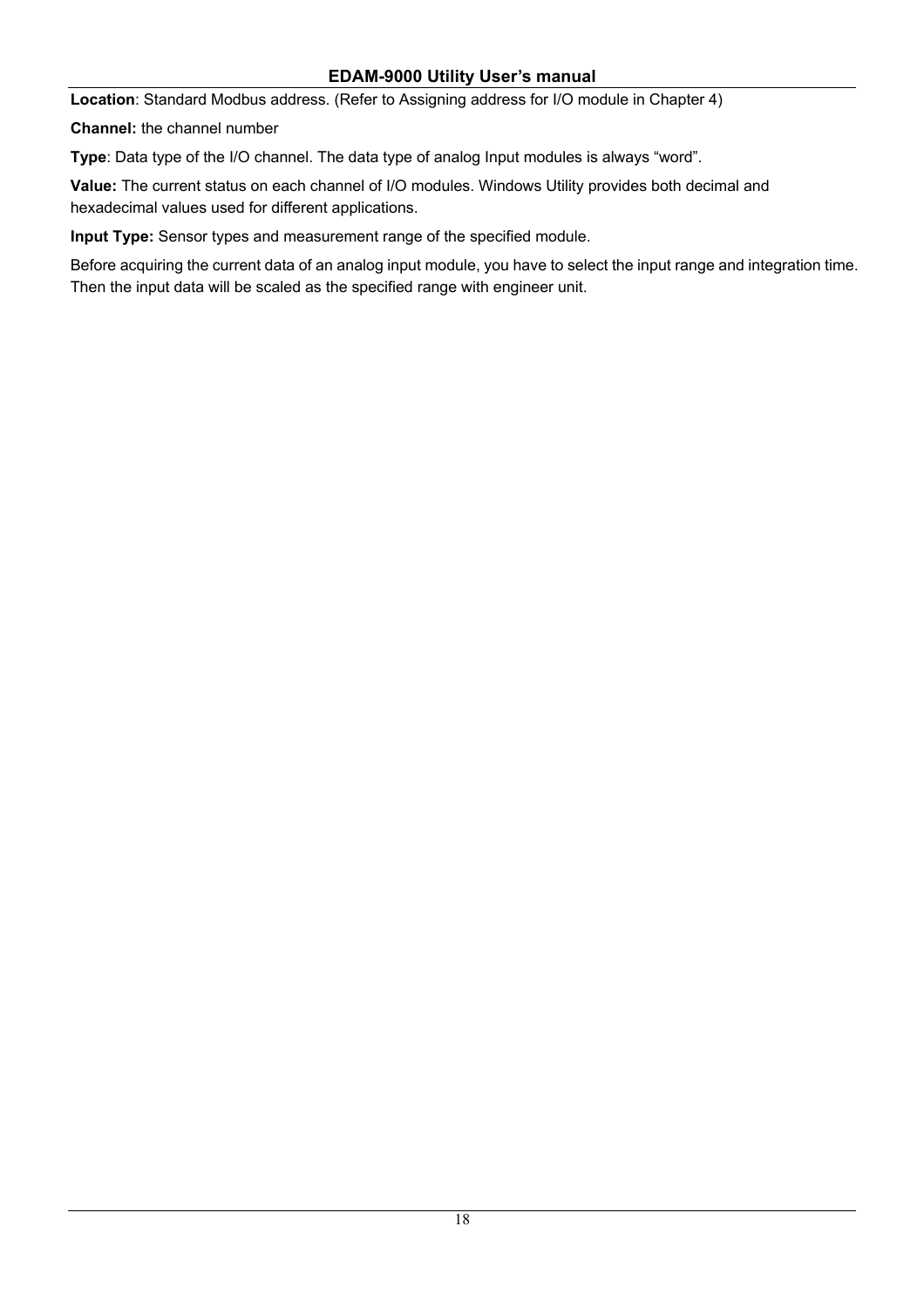To provide users more valuable information, the EDAM-9000 analog modules have designed with calculation functions, includes Maximum, Minimum, and Average values of individual channels. Click the Maximum value tab, you will see the historical maximum values in each channel unless to press the against "Reset" buttons.

|  | Module IP                                       | Stream/Event IP                      | <b>Input Settings</b>       | <b>General Settings</b>    |  |
|--|-------------------------------------------------|--------------------------------------|-----------------------------|----------------------------|--|
|  |                                                 |                                      | Module:EDAM-9017            |                            |  |
|  | Normal Value                                    | Maximun Value                        | Minimun Value               | Maximun                    |  |
|  | Location  <br>Channel<br>Type                   | Value(Hex)<br>Input Type             | Act.<br>Reset               | Voltage<br>Avg             |  |
|  | 40011<br>CH:0<br>Word                           | 7FEE<br>$+/-10V$                     | ╔<br>D,                     | $-00.00V$<br>CH:0          |  |
|  | 40012<br>CH:1<br>Word                           | 7FEE<br>$+/-10V$                     | $\frac{1}{2}$<br>╔          | $\Box$ CH:1<br>$-00.00V$   |  |
|  | 40013<br>CH:2<br>Word<br>40014<br>CH:3<br>Word  | 7FEE<br>$+/-10V$<br>7FED<br>$+/-10V$ | -31<br>╔                    | $\Box$ CH:2<br>$-00.00V$   |  |
|  | 40015<br>CH:4<br>Word                           | 8028<br>$+/-10V$                     | $\blacktriangleleft$<br>╔   | $\Box$ CH:3<br>$-00.00V$   |  |
|  | 40016<br>CH:5<br>Word                           | 7FFA<br>$+/-10V$                     | -51                         |                            |  |
|  | 40017<br>CH:6<br>Word<br>40018<br>CH:7<br>Word  | 8002<br>$+/-10V$<br>8028<br>$+/-10V$ | $\blacksquare$<br>г<br>$-7$ | $\Box$ CH:4<br>00.01V      |  |
|  |                                                 |                                      | ╔<br>-All-                  | $\equiv$ CH:5<br>$-00.00V$ |  |
|  |                                                 |                                      | ╔                           | $\sqcap$ CH:6<br>00.00 V   |  |
|  |                                                 |                                      | ⊽                           | CH:7<br>00.01V             |  |
|  | Integration Rate                                | Calibration:                         | D/O status:                 | v<br>Avg<br>****           |  |
|  | Avg Range<br>4~20mA<br>$\overline{\phantom{m}}$ |                                      |                             |                            |  |
|  | $\blacktriangledown$<br>Update                  | Span Calib.                          | စ္စ<br>DO:1                 | Update                     |  |
|  |                                                 |                                      |                             |                            |  |

Click the Minimum value tab, you will see the historical minimum values in each channel unless to press the against "Reset" buttons.

| Module IP |                                                  |              | Stream/Event IP           |                      |                 | <b>Input Settings</b> |                         |               | <b>General Settings</b> |  |  |
|-----------|--------------------------------------------------|--------------|---------------------------|----------------------|-----------------|-----------------------|-------------------------|---------------|-------------------------|--|--|
|           | Module:EDAM-9017<br>Minimun                      |              |                           |                      |                 |                       |                         |               |                         |  |  |
|           | Normal Value                                     |              | Maximun Value             |                      |                 | <b>Minimun Value</b>  |                         |               |                         |  |  |
|           | Channel<br><b>Location</b>                       | Type         | Value(Hex)                | Input Type           |                 | Reset                 | Act:                    | Avg           | Voltage                 |  |  |
|           | 40011<br>CH:0                                    | Word         | 7FDA                      | $+/-10V$             |                 | - 0                   | ⊽                       | CH:0          | $-00.01V$               |  |  |
|           | 40012<br>CH:1                                    | Word         | 7FDC                      | $+/-10V$             |                 | $\frac{1}{2}$         | ⊽                       | CH:1          | $-00.01V$               |  |  |
|           | 40013<br>CH:2<br>40014<br>CH:3                   | Word<br>Word | 7FDC<br>7FDB              | $+/-10V$<br>$+/-10V$ |                 | 3.                    | ╔                       | $\Box$ CH:2   | $-00.01V$               |  |  |
|           | 40015<br>CH:4                                    | Word         | 7FED                      | $+/-10V$             |                 | $\overline{4}$        | $\overline{\mathbf{v}}$ |               |                         |  |  |
|           | 40016<br>CH:5                                    | Word         | 7FB5                      | $+/-10V$             |                 | -51                   |                         | CH:3          | $-00.01V$               |  |  |
|           | 40017<br>CH:6<br>40018<br>CH:7                   | Word<br>Word | 7FFD<br>7FED              | $+/-10V$<br>$+/-10V$ |                 | -6.<br>-7             | г                       | CH:4          | $-00.00V$               |  |  |
|           |                                                  |              |                           |                      |                 | <b>AII</b>            | ╔                       | $\equiv$ CH:5 | $-00.02V$               |  |  |
|           |                                                  |              |                           |                      |                 |                       | г                       | CH:6          | $-00.00V$               |  |  |
|           |                                                  |              |                           |                      |                 |                       | ╔                       | CH:7          | $-00.00V$               |  |  |
|           |                                                  |              |                           |                      |                 |                       |                         | Avg           | カカカカー                   |  |  |
|           | Integration Rate<br>60Hz<br>$\blacktriangledown$ |              | Calibration<br>Zero Calb. |                      | D/O status<br>စ | DO:0                  |                         | Avg Range     | 4~20mA                  |  |  |
|           | Update                                           |              | Span Calib.               |                      | စ               | <b>DO:1</b>           |                         |               | Update                  |  |  |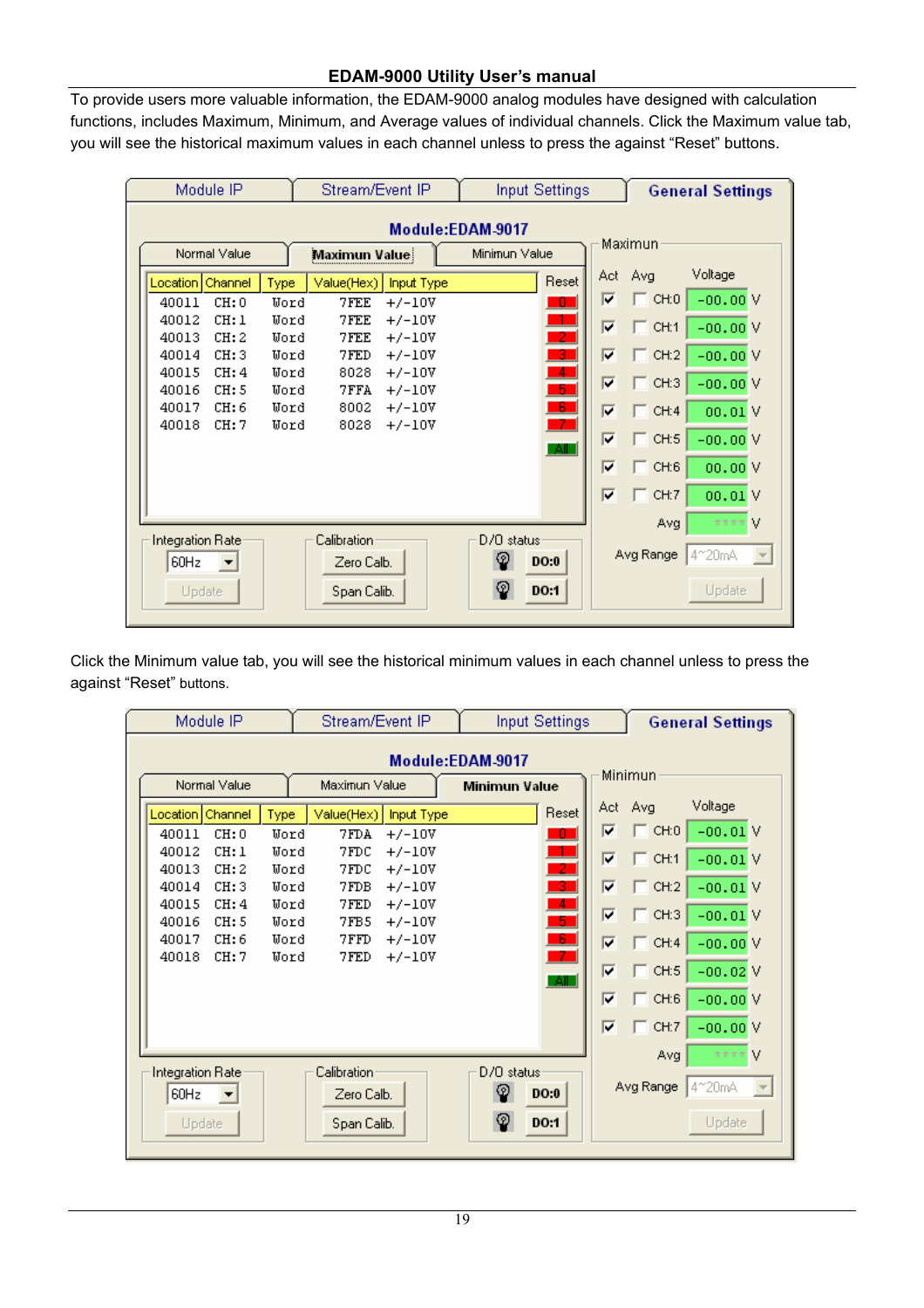## **3.10 I/O Module Calibrations**

Calibration is to adjust the accuracy of EDAM module. There are several modes for module's calibration: Zero calibration, Span calibration, CJC calibration, and Analog Output calibration. Only analog input and output modules can be calibrated, and the EDAM-9017 is the first released analog module.

#### **Zero Calibration**

- 1. Apply power to the module and let it warm up for 30 minutes.
- 3. Make sure the module is correctly installed and properly configured for the input range you want to calibrate.
- 4. Short channel 0 to GND by wire as short as possible
- 5. Click the Execute button.

| <b>Zero Calibration</b>                            |
|----------------------------------------------------|
|                                                    |
| Please apply 0.00V to the channel #0 of the module |
|                                                    |
| Cancel<br>Execute                                  |
|                                                    |

#### **Span Calibration**

- 1. Follow the same procedure of zero calibration
- 2. Use a precision voltage source to apply a calibration voltage to the V+ and V- terminals of the EDAM-9017 module.
- 3. and click the Execute button.